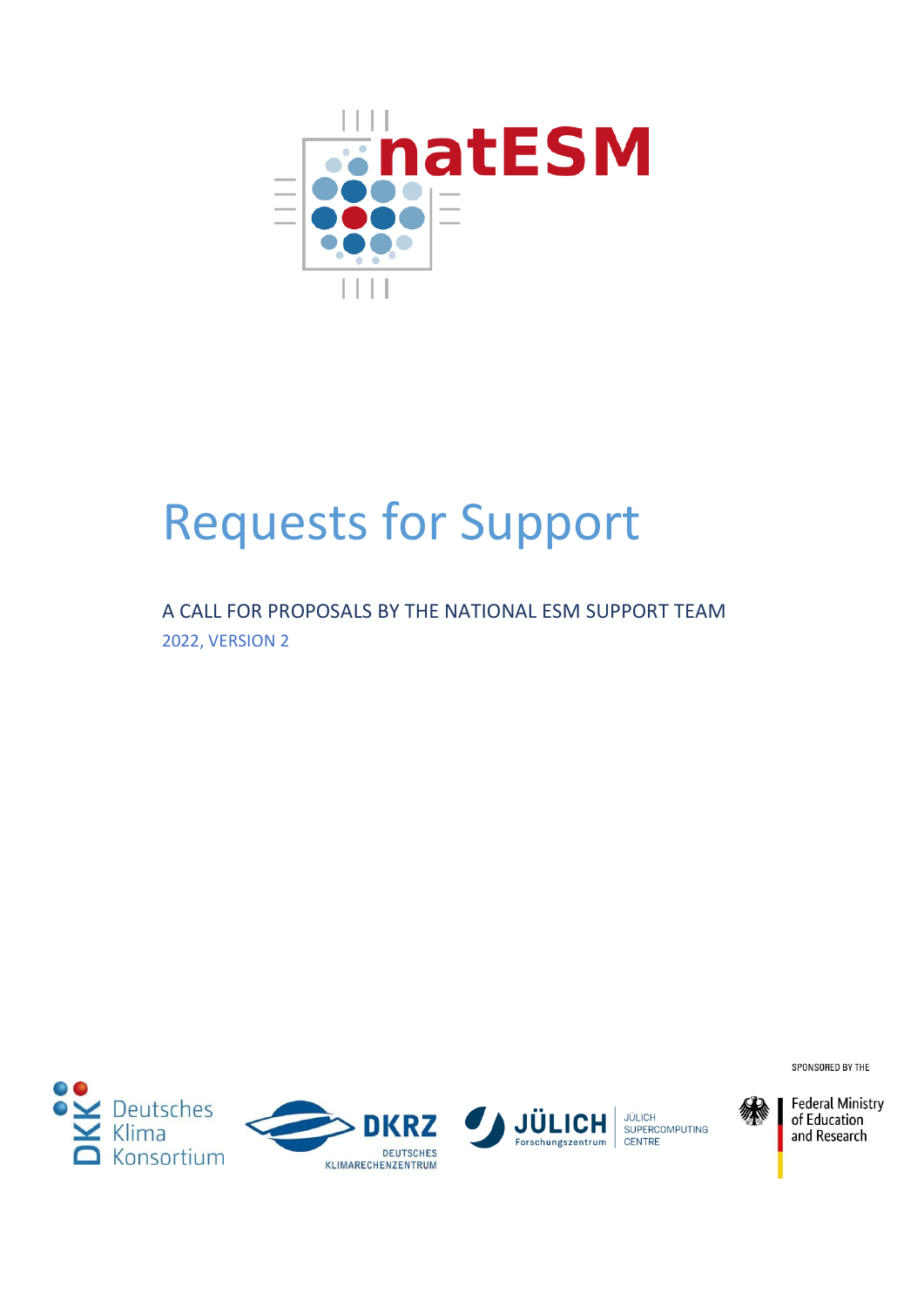

# Contents

| $\mathbf{1}$ . |     |  |
|----------------|-----|--|
|                | 1.1 |  |
|                | 1.2 |  |
|                | 1.3 |  |
| 2.             |     |  |
|                | 2.1 |  |
|                | 2.2 |  |
|                | 2.3 |  |
|                | 2.4 |  |
|                | 2.5 |  |
|                | 2.6 |  |
| 3.             |     |  |
|                | 3.1 |  |
|                | 3.2 |  |
| 4.             |     |  |
| 5.             |     |  |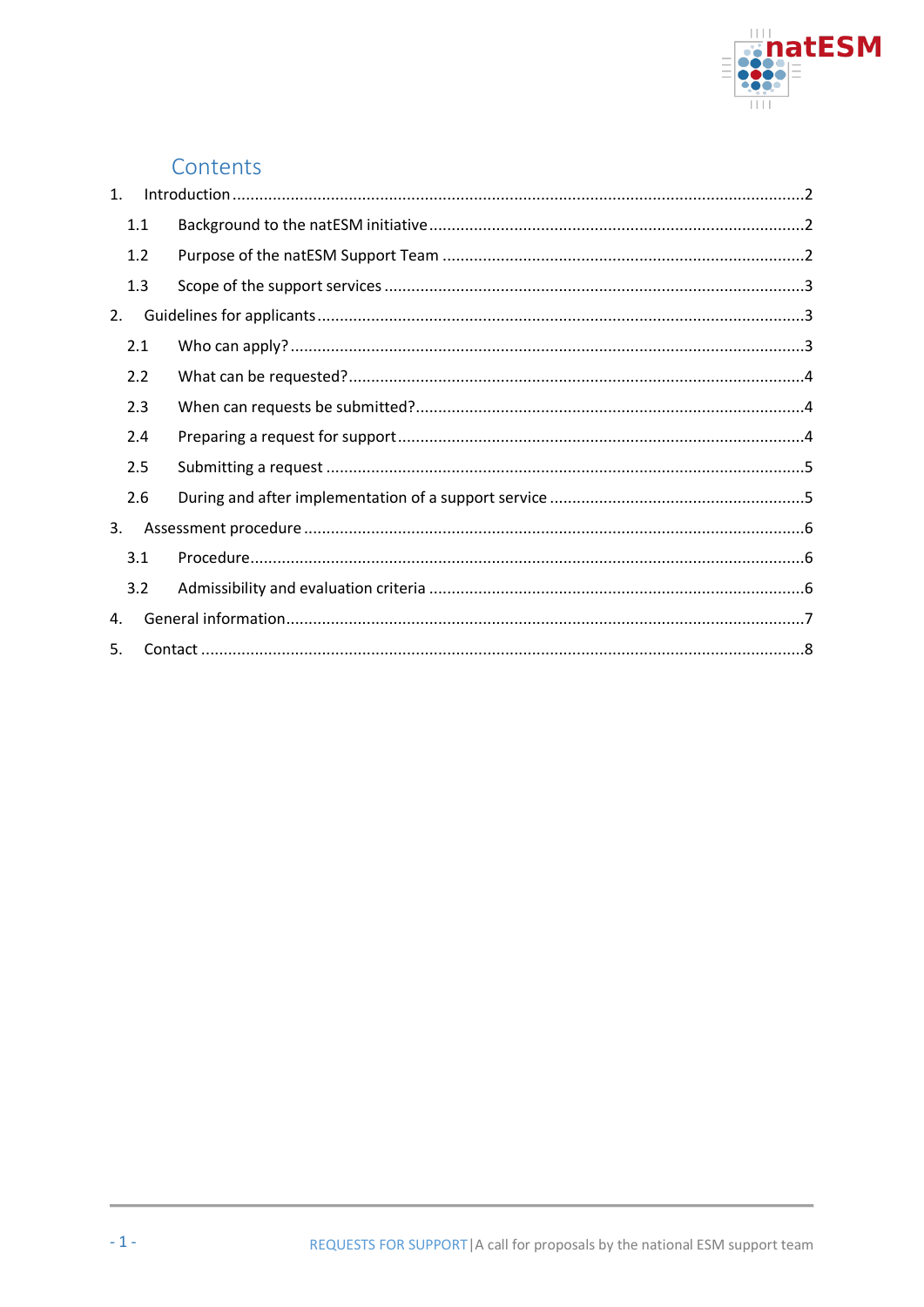

# <span id="page-2-1"></span><span id="page-2-0"></span>1. Introduction

#### 1.1 Background to the natESM initiative

Global environmental change requires a gradual improvement in our ability to simulate, understand and predict the Earth system and its impact on society. Earth system modelling (ESM) can benefit enormously from access to exascale high-performance computing (HPC) systems, which are expected to become available in Europe and Germany in the mid-2020s. However, the use of the new HPC systems also poses significant challenges for model development in general and software development in particular. Since the new systems are likely to be based on heterogeneous hardware architectures and will use accelerators together with or instead of conventional CPUs, it is often not possible to continue using the code base of the models without fundamental adaptations.

During several workshops of the German ESM community that have taken place since 2018, a consensus was reached that the resources in the home institutes of the ESM community are not sufficient to prepare such fundamental code changes. Of course, criteria have to be met in order to develop a next-generation ESM system that allows progress in HPC to be used in the long term.

Therefore, a new level of ongoing inter-institutional collaboration is required that pools national resources in such a way that scientific and technological developments can be accelerated and shared. The national ESM strategy aims to achieve this collaboration. As a first step, the Federal Ministry of Education and Research (BMBF) has therefore funded the "natESM support team" project, the main aim of which is to address the aforementioned steps. In addition to four positions for research software engineers (RSE) at DKRZ and JSC, the position of coordinator will also ensure the targeted work of the national ESM strategy. Initially, this offer is funded for the period 2021-2025, but the aim is to establish a permanent institution.

## <span id="page-2-2"></span>1.2 Purpose of the natESM Support Team

HPC is the workhorse for the ESM community, providing new insights into climate processes to better understand climate change and assess adaptation scenarios. Although climate models are becoming more accurate and trustworthy, their current scope is often still limited. On the one hand, this is due to the missing or inaccurate representation of small-scale processes. On the other hand, however, it is also due to the fact that current models do not yet fully exploit the possibilities of HPC. In addition, the HPC landscape has changed dramatically in recent years, making code adaptations even more difficult and becoming an ongoing task. Programmers and even users have to deal with different top-level systems (CPUs, GPUs, vectors) and a variety of nuances in the details of usability and programming (x86 vs. ARM, OpenACC vs. OpenMP, etc.). The code must be flexible to take advantage of heterogeneous HPC systems and must be transferable between different sites - from small institutional clusters to medium-sized national centres to large European tier-0 systems.

All these issues motivate to jointly address the challenges on new HPC systems and through code refactoring in order to enable the necessary steps towards a national German ESM strategy. To reduce the effort of adapting or rewriting each individual code, a common infrastructure (programming paradigms, software libraries and finally the entire code base) would be desirable. There is a clear need to establish common ways of thinking and working (at least in terms of best practices) to prepare for exascale and to define common interfaces for coupling the different ESM components. For this reason, the project was funded and offers targeted support for the adaptation of Earth system models via the support team, as such comprehensive adaptations certainly cannot and should not be carried out repeatedly in a single institution.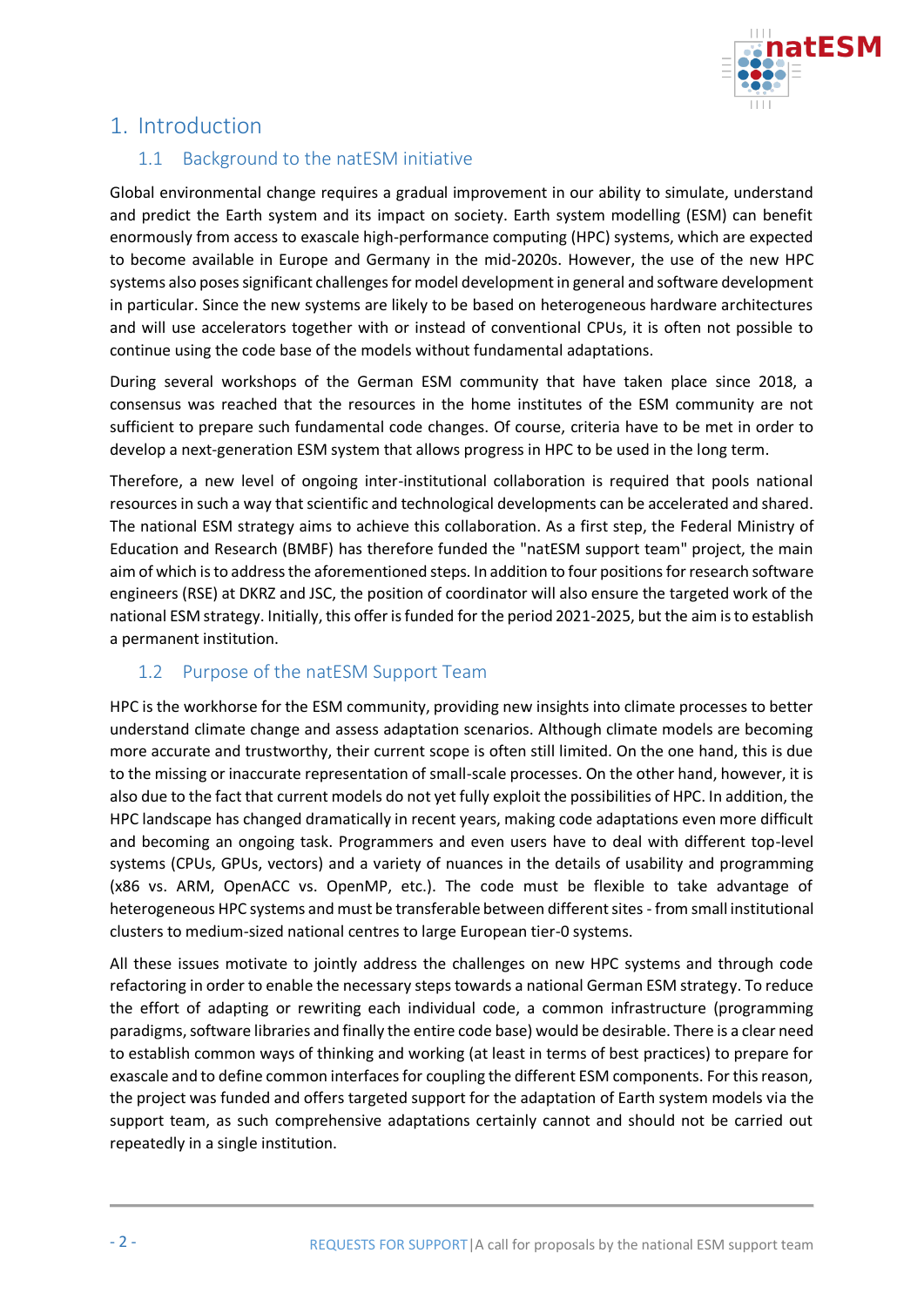

While the main scientific development and optimisation work in the ESMs still needs to be done by the "home" institutions of the component models, the more technically oriented issues around HPC and software development can be addressed jointly. Appropriately embedding the components in a national strategy also requires serious efforts beyond institutional strategies. Incentives should be created by demonstrating that the new strategy provides resources for technical and organisational infrastructure, encourages cross-institutional collaboration, and offers support and training for groups wishing to transition their models.

### <span id="page-3-0"></span>1.3 Scope of the support services

The establishment of a national ESM support team will help to save resources, awaken synergies, share insights and disseminate knowledge. We aim to

- deliver direct HPC-support and consultancy to the ESM community,
- build up an expertise in the focus area: HPC, workflows, modularisation/scalable coupling of components, scalable diagnostics,
- offer training program for the ESM community to prepare codes independently in the home institutes.

The current funding phase of the national ESM support team must clearly be seen as a preparatory phase to prepare codes for new HPC systems and programming paradigms. The support provided by the support team in the work on Earth system models essentially comprises the necessary steps to enable subsequent upscaling HPC use. Initially, all steps in the software development cycle can be tackled jointly with the main developers of the models, e.g.

- Analysis and profiling of existing codes,
- Proof of concept implementation of new approaches,
- Porting of (parts of) existing code to new HPC architectures.

In the further course of the national ESM strategy, it is envisaged that the support work of the support team will also include topics that require the adaptation or integration of the individual models into an overall concept of national Earth system modelling. This can be done, among other things, through the following steps

- Definition of interfaces between model components,
- Use of uniform infrastructures (e.g. coupler, I/O, build and run environments),
- Setting up test environments.

# <span id="page-3-1"></span>2. Guidelines for applicants

## <span id="page-3-2"></span>2.1 Who can apply?

This call for proposals is open to all German model development groups in the field of Earth system research, including atmospheric sciences, oceanography and climate-related fields such as land or sea ice modelling, land surface modelling, atmospheric or ocean biogeochemistry, etc. Global models as well as regional models or small-scale, very high-resolution applications are addressed.

Since the funding is provided by the Federal Ministry of Education and Research (BMBF) and is intended to support the establishment of a national strategy, priority will be given to model codes whose main development is taking place at German research institutions.

We aim for a lasting improvement of the application's source code, and this is most likely to be achieved if the applicant is a member of the model code's core development team. Derived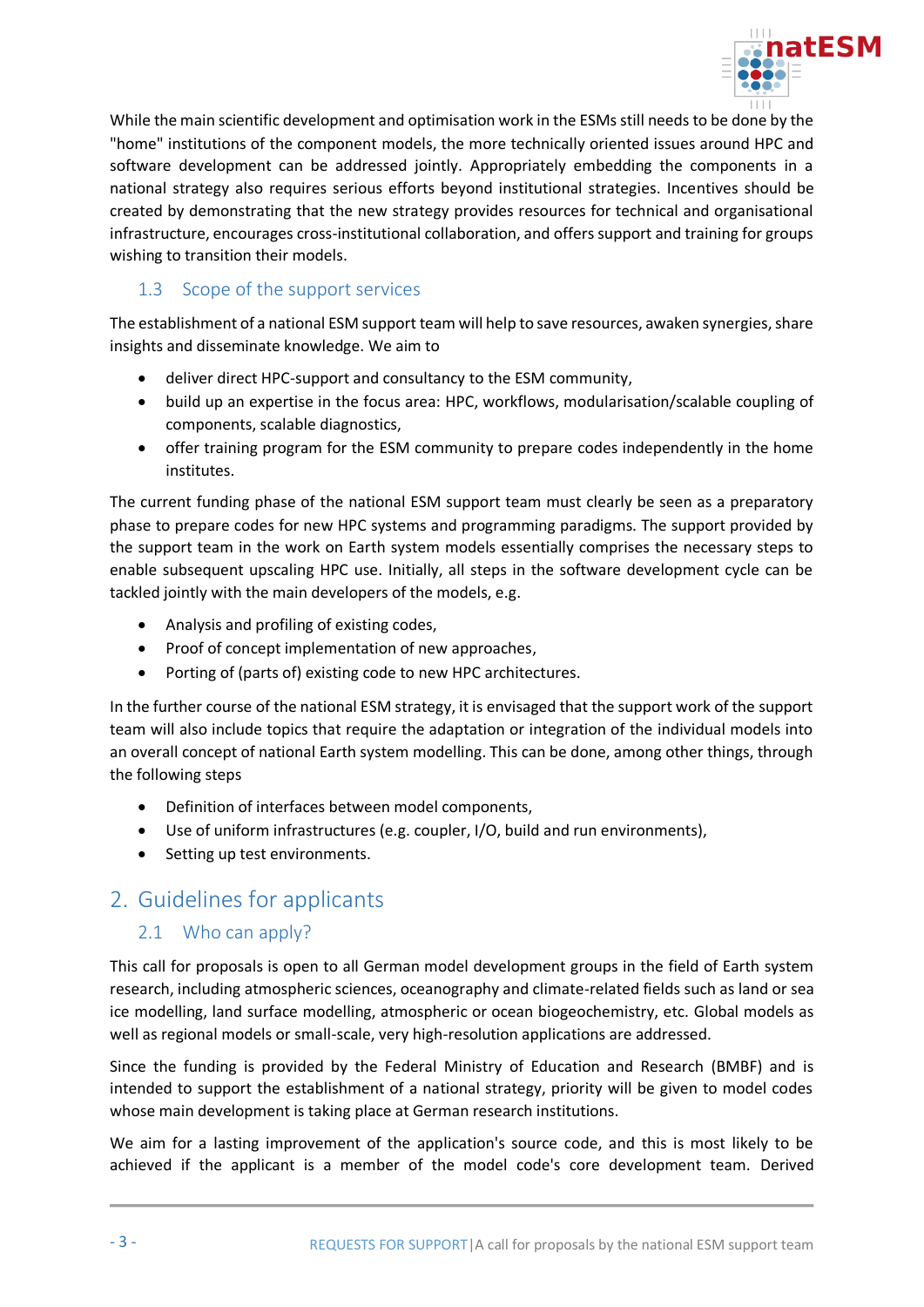

"downstream" versions or user-specific branches have a lower chance of being approved, as we do not want to contribute to the fragmentation of the national Earth system modelling landscape.

## <span id="page-4-0"></span>2.2 What can be requested?

The support service covers up to 6 person-months per proposal (depending on the type and difficulty of the request) in the form of consulting and programming work by the RSE experts for highperformance and heterogeneous computing from DKRZ and/or JSC. The work is either performed by a colleague on a dedicated basis or as part of the support team and is basically to be understood as "help for self-help". The team can only help in an appropriate way if a complete task is not handed over for sole work, but if there is always an appropriate contribution from the requesting institution. Although the engineers will work largely remotely, we expect the applicant's research group to make appropriate efforts to ensure cooperation with sufficient support for the RSE. Similarly, there must be a minimum of prior work on current HPC systems such as scalable MPI parallelisation to address large distributed memory architectures.

#### **With regard to the scope of the requested support, we basically distinguish between two categories**

- 1. Short advisory activities or preparatory enquiries lasting less than 1 month. These include, for example, an initial status assessment of the code (profiling and analysis of shortcomings with regard to upcoming HPC systems) and can be seen as preparatory work for a later more comprehensive application.
- 2. Detailed assignment of special tasks with a term of up to 6 months. This includes, for example, the preparatory programming work necessary to run a model on GPU systems, or the implementation of conceptual programming paradigms such as hybrid parallelisation or modularisation.

A mutual agreement on the scope of the work to be done by the support team is reached in advance and the necessary time is measured on this basis. If the work is not completed within the planned time frame, it must be decided on a case-by-case basis whether an extension is possible. In principle, however, a follow-up application should be considered so that other requests can also be processed.

#### <span id="page-4-1"></span>2.3 When can requests be submitted?

Applications can be submitted at any time and will be processed according to the procedure in chapter [3.](#page-6-0) Should it become apparent during the project that a dedicated application phase (e.g. only twice a year) would be more helpful, we reserve the right to adjust the procedure. Information on this will be published on the website [www.nat-esm.de/](https://www.nat-esm.de/)services.

#### <span id="page-4-2"></span>2.4 Preparing a request for support

An application can be submitted as a free text – currently there is no formal template. It is expected that the application **addresses at least the following sections and provides relevant information**.

- 1. General information: name of the institution, name and mail of contact person, name of software, programming language, licensing conditions
- 2. Brief overview of the model, its scientific significance and social relevance.
- 3. Description of the previous use of HPC within the model and a motivation for the use of exascale systems. For this purpose, concrete measurements on the scalability of the model so far are to be provided.
- 4. Description of the intended work: Target architecture, methods to be used, criteria for fulfilment. The limiting factors for the current state of the software should be explained, as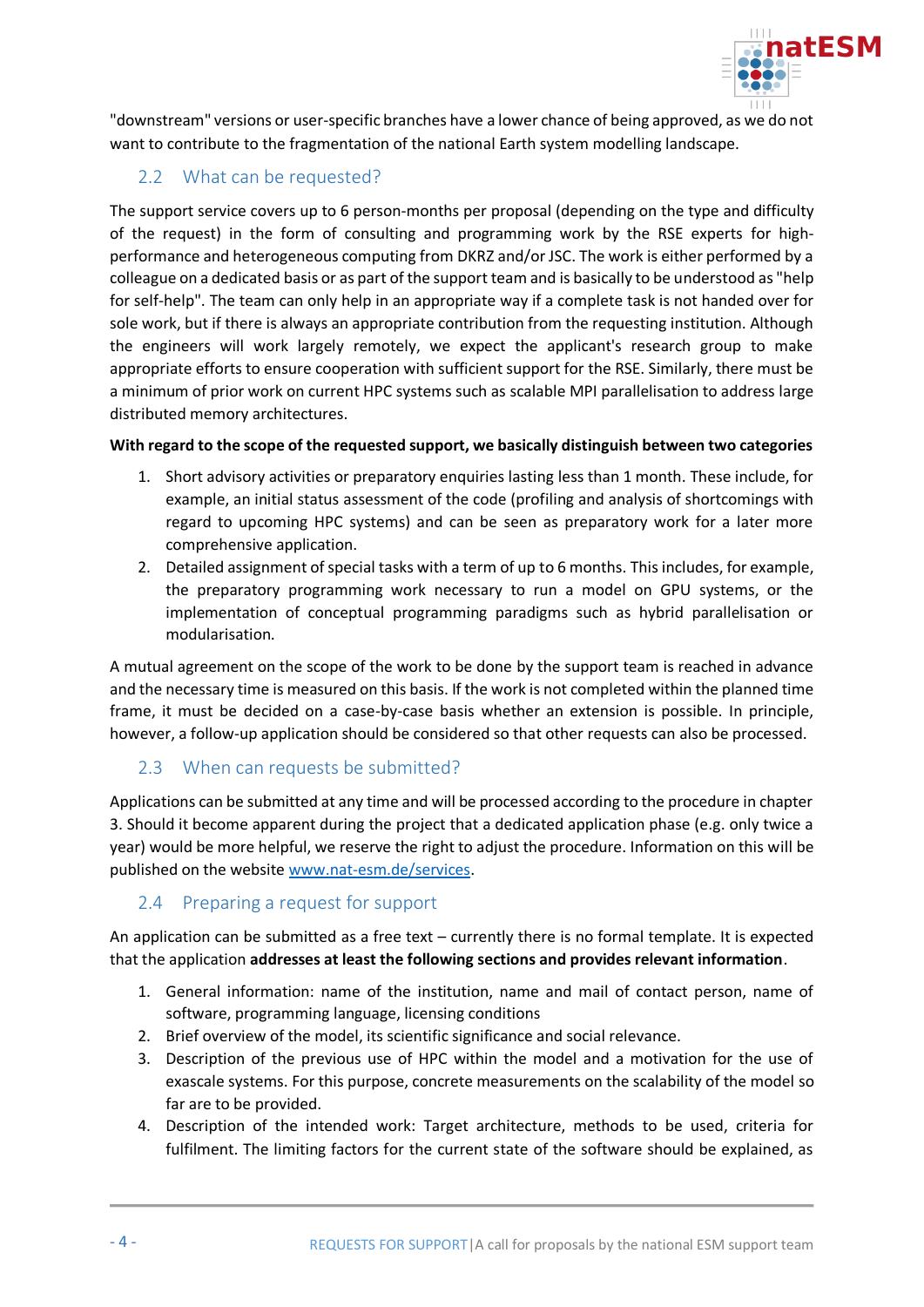

well as the ideas about what performance improvements are expected. The latter may be omitted if this is an initial exploratory proposal.

- 5. A schedule of planned work as accurately as possible. Keeping in mind that 2 to 4 weeks might be needed to learn the models/libraries and do some general profiling/analysis by the RSEs.
- 6. Plans for the sustainability, dissemination and maintenance of the developed software. This section should also set out the applicant's own contribution to ensure cooperation with the RSEs.

Applications must be written in English.

Access to the model code and, if applicable, the documentation must already be available for the technical assessment of the application.

#### <span id="page-5-0"></span>2.5 Submitting a request

In the current phase of the project, we assume that a submission of the documents (in the form of a single pdf document) by e-mail is sufficient:

#### support-request@nat-esm.de

If necessary, the process can be adapted in the further course of the project and will be announced via the website [www.nat-esm.de/services.](http://www.nat-esm.de/services)

In case certain points in sectio[n 2.4](#page-4-2) cannot be addressed, it is advisable - but not mandatory - to contact the natESM support team in advance. This exchange before submitting a request can facilitate the process for both sides.

#### <span id="page-5-1"></span>2.6 During and after implementation of a support service

The applicant is expected to have a basic infrastructure for remote software development ready or to establish it in the first weeks of the cooperation. This includes a version control system, as well as a platform for tracking issues, progress and discussions. If this cannot be provided by the applicant itself, it should be checked whether, for example, DKRZ's gitlab.dkrz.de service is a solution. Likewise, representative test cases are necessary to monitor the numerical results and performance of the model.

As a significant part of the collaboration will only take place virtually, the applicant is expected to show an open and collaborative way of working during the development cycle. This means, among other things, responding promptly to emails and giving advance notice of absences. When RSEs visit the applicant's institute, the applicant is responsible for providing the RSEs with a suitable, safe and healthy working environment.

If these conditions are systematically violated, the steering committee of the natESM initiative can decide to terminate the support service at any time. In particular, the effectiveness of the cooperation should be assessed in the first month of the cooperation and the project should be terminated if it is not effective.

The applicant (together with support team colleagues and the natESM coordinator) writes a short report describing the progress made through the collaboration, the impact on the performance or transferability of the code and the impact on the scientific use cases. This report is due within 3 months after the end of the support period. There is no specific format for this summary report, but it should clearly indicate what successes or failures have occurred. It will be posted on the project-website [www.nat-esm.de/services/documentation](http://www.nat-esm.de/services/documentation) after submitting.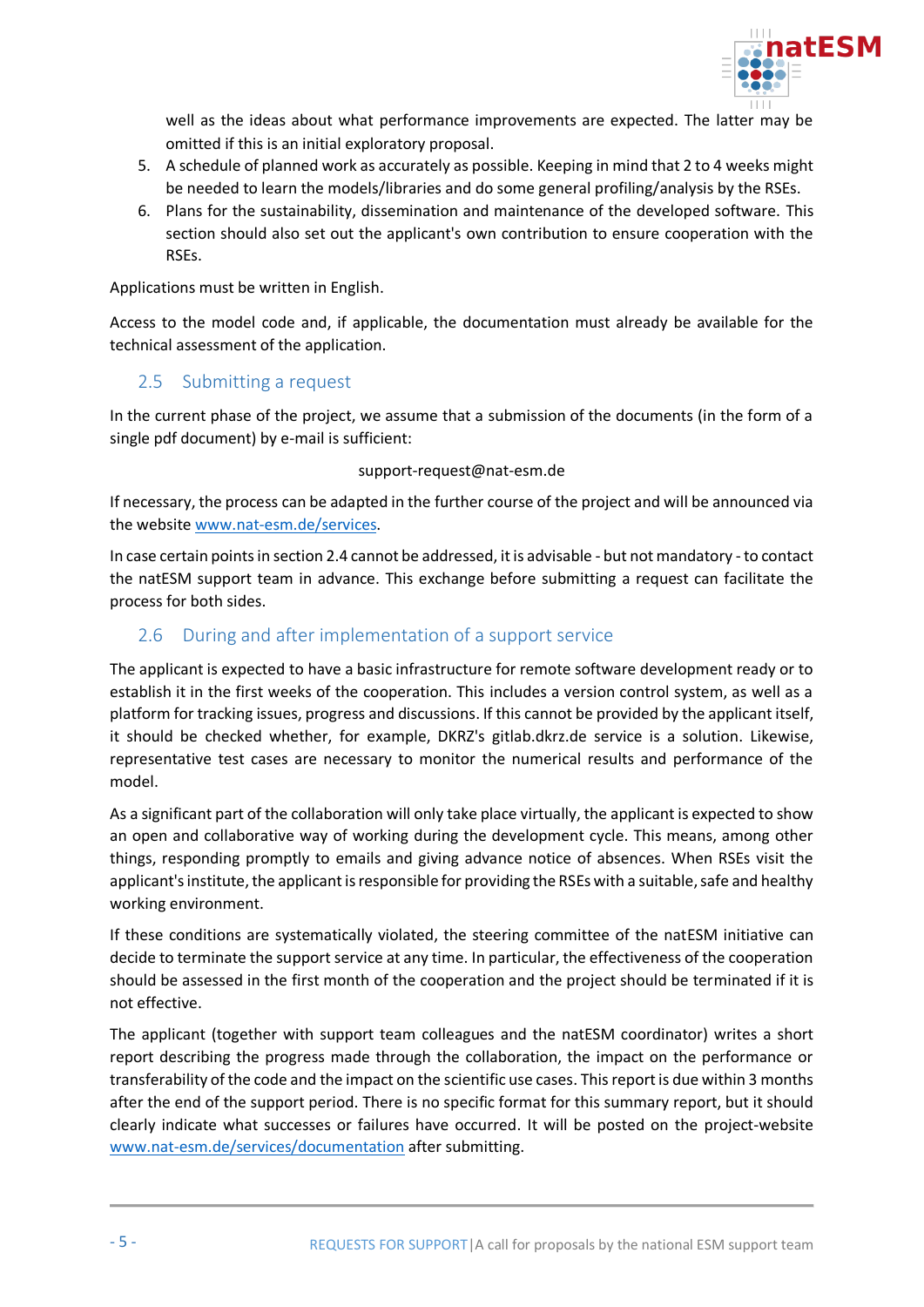

# <span id="page-6-0"></span>3. Assessment procedure

#### <span id="page-6-1"></span>3.1 Procedure

The entire process runs in parallel in two stages (technical and scientific comments according t[o Figure](#page-6-3)  [1](#page-6-3) and section [3.2\)](#page-6-2) and should normally be completed within 4 weeks. The technical judgement of the proposal will be carried out by the RSEs team, although other colleagues from DKRZ and/or JSC may be called in if necessary. It will not assess the scientific impact, but rather the technical feasibility of the project. In case of ambiguities and follow-up questions during the technical assessment process, the applicant is invited to a video conference.

The accompanying scientific comments include in particular the relevance of the model, its consistency with the national ESM strategy and the assessment of whether the scientific issue presented can be adequately solved with HPC systems. Depending on the sub-discipline, members from the Steering Group will be active and/or additional renowned experts from the fields of Earth system research with affinity to HPC will be consulted. Queries from the reviewers are possible and should be answered promptly via mail, phone or, if necessary, video conference. The final decision on the application will be made by the Steering Group of the National ESM Initiative.



*Figure 1: Procedure of the assessment process for support requests*

## <span id="page-6-3"></span><span id="page-6-2"></span>3.2 Admissibility and evaluation criteria

A proposal is considered eligible if the applicant belongs to a German non-commercial research institution that meets the description under [2.1.](#page-3-2) Furthermore, the code must be freely accessible in the assessment process and later on. Finally, the proposed hardware platform must exist in Europe and access to the hardware for both the applicant and the natESM Support Team should be plausible.

#### **It must be made clear that the necessary computing time to carry out the support service is not part of this project and must be provided by the applicant.**

The technical comments will be based on the following criteria. This list is not comprehensive and can be adapted if necessary. If certain points are not fulfilled or not completely fulfilled, this is not a criterion for exclusion, as technical further developments in particular can be part of the support work.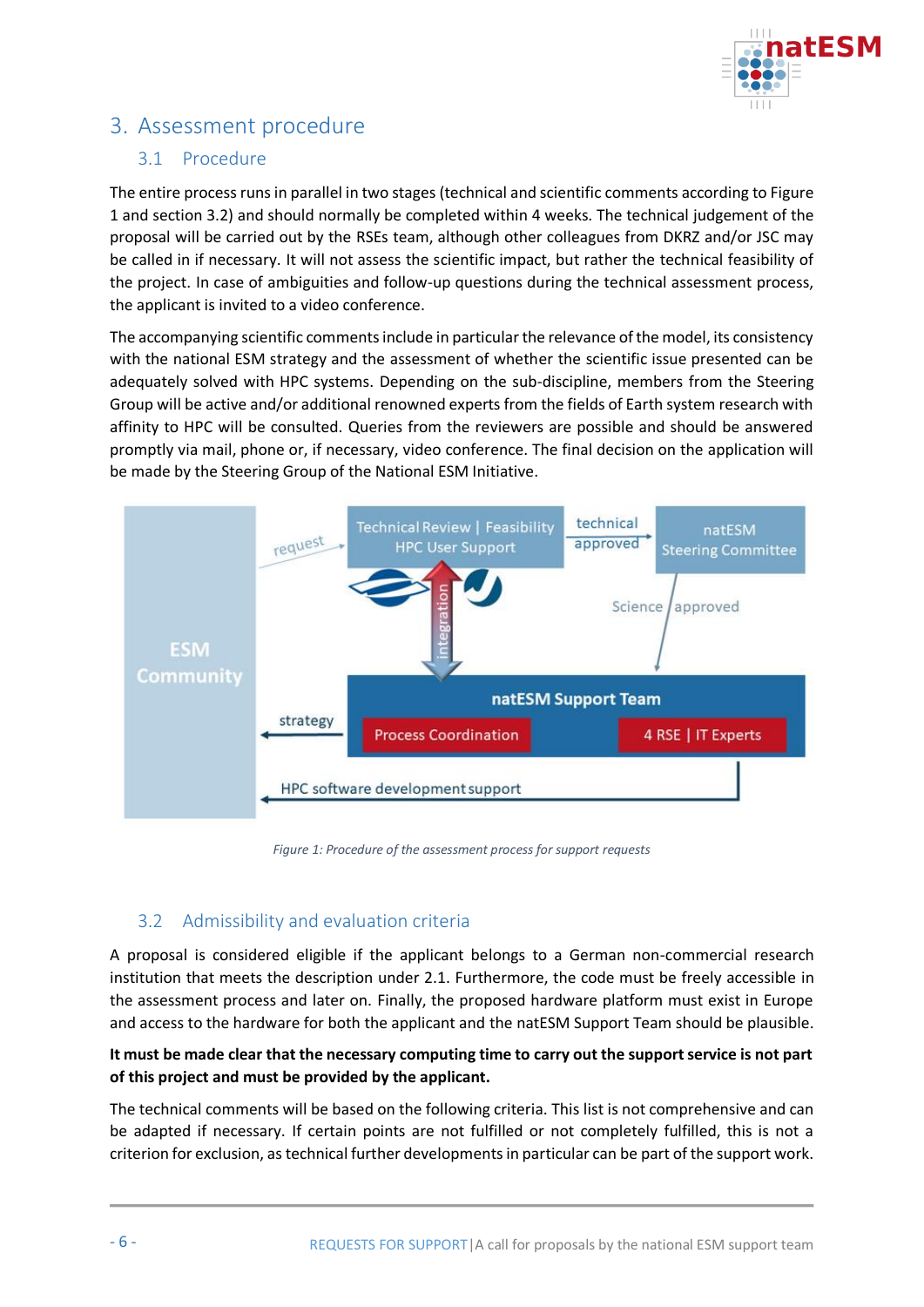

- 1. Formulation of realistic goals
	- o Is the targeted (performance) improvement realistic, can the code e.g. be transferred to a new architecture within the proposed timeframe?
	- o Can the underlying numerical algorithm and/or code implementation be accelerated at all?
- 2. Software perspective and impact
	- $\circ$  Does the proposal provide a credible path for long-term goals of the software?
	- $\circ$  Will the proposed changes be incorporated into the main branch of the model and will this code be sufficiently maintained afterwards?
- 3. Formal technical requirements
	- o Is there useful, user-friendly documentation of the code?
	- o Are standard methods (like programming paradigms) followed?
	- o Is there a licensing model that allows open source distribution?
	- $\circ$  Is there already a system for traceability, reproducibility and version control?
	- $\circ$  Are well-defined interfaces between the components of the Earth System provided?
	- $\circ$  To what extent is the code already scalable, portable, and has aspects of modularity?

The scientific comments will be based on the following criteria. This list is not comprehensive and can be adapted if necessary. If certain points are not fulfilled or not completely fulfilled, this is not a criterion for exclusion.

- 1. Quality and scale
	- o Are simulations from global to local made possible?
	- o Is there a scaling workflow?
	- o Is there capacity for data assimilation and diagnosis?
- 2. Improvements and innovations
	- o Does the proposed work improve the quality of simulations and enable its users to achieve unprecedented accuracy?
	- $\circ$  Do the adaptations open up new scientific areas or do they hold the potential to go beyond the current state of the art?

# <span id="page-7-0"></span>4. General information

As the work is done on a project basis, no claim to long-term maintenance of the contributed code can be made from a support grant once awarded. Long-term maintenance will be undertaken by the applicant's modelling group. The contributed code will be written and documented according to the rules of good scientific practice or the internal coding standards of the modelling group.

Any results or concepts within the scope of the support service can be disseminated by the natESM support team at conferences and workshops as well as reused for further work within the project. On the one hand, this ensures the long-term re-usability of the results, but on the other hand, it also offers the modelling group the possibility to disseminate their model. If legal steps stand in the way of this procedure, this must already be explained when applying for the support service and will have an impact on the selection process.

The natESM support team believes that science must be as open as possible. Results from this publicly funded project must be published Open Access, all relevant data must be made available as Open Data and software as Open Source. Exceptions may arise, for example, in the case of a data set that is sensitive under data protection law or the necessary use of protected software. In principle, we have a strong preference for developing code as open source with a permissive licence.